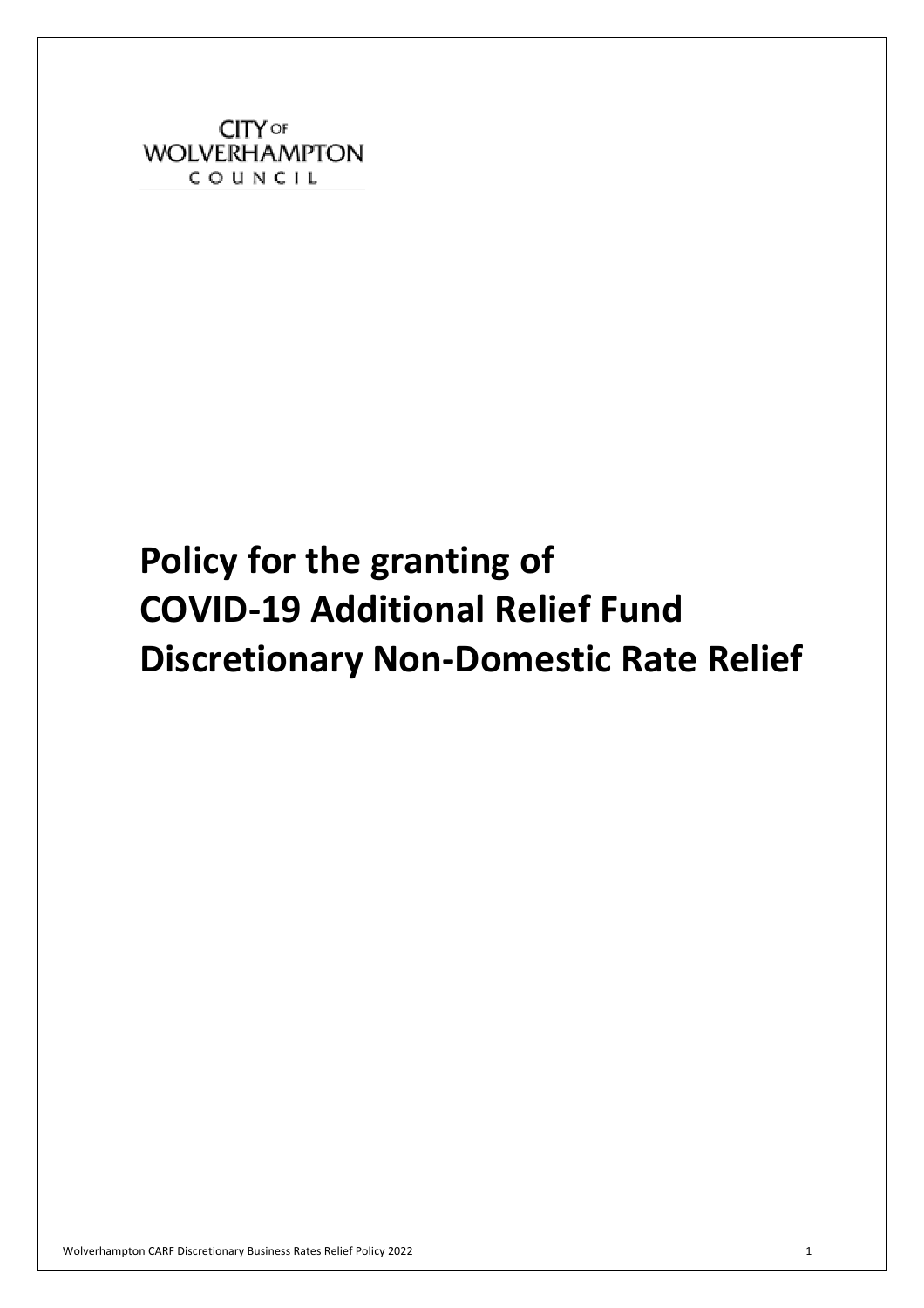#### **Contents**

| 1.0 |                                                                                       |  |
|-----|---------------------------------------------------------------------------------------|--|
| 2.0 |                                                                                       |  |
|     |                                                                                       |  |
| 3.0 | Eligibility for discretionary relief under the COVID-19 Additional Relief Fund (CARF) |  |
|     |                                                                                       |  |
| 4.0 | Discretionary Relief to be awarded under the COVID-19 Additional Relief Fund.  5      |  |
| 5.0 |                                                                                       |  |
| 6.0 |                                                                                       |  |
| 7.0 |                                                                                       |  |
| 8.0 |                                                                                       |  |
|     |                                                                                       |  |
|     |                                                                                       |  |
|     |                                                                                       |  |
| 9.0 |                                                                                       |  |
|     |                                                                                       |  |
|     |                                                                                       |  |
|     |                                                                                       |  |
|     |                                                                                       |  |
|     |                                                                                       |  |
|     | Appendix A Ratepayers / hereditaments excluded from the scheme 11                     |  |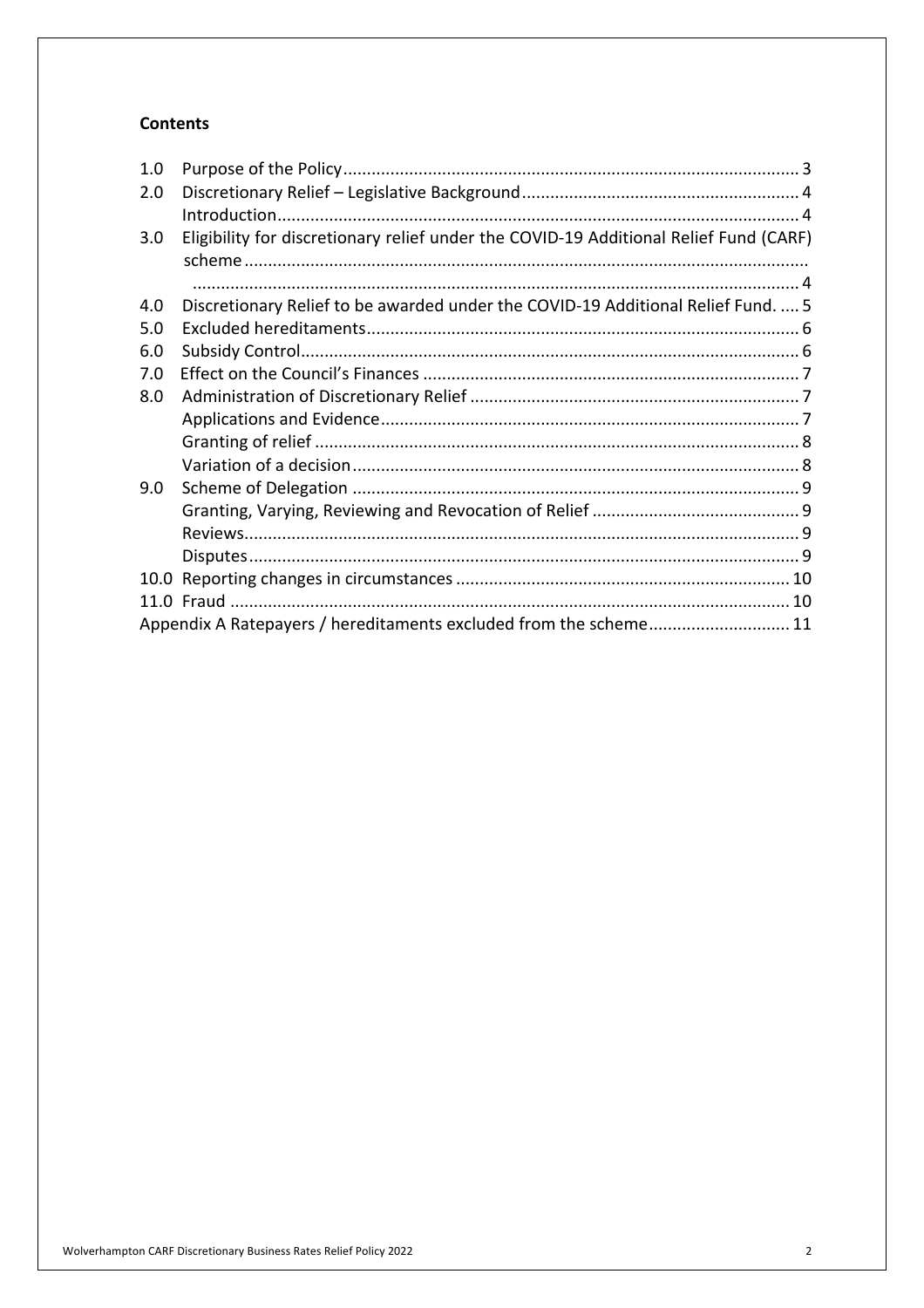## **1.0 Purpose of the Policy**

- $1.1$  under the Council's COVID-19 Additional Relief Fund (CARF) scheme. The purpose of this policy is to determine the level of discretionary relief payable
- $1.2$  ratepayers who businesses have been (and continue to be) affected by the pandemic but that are ineligible for existing support linked to business rates. Central Government has provided the authority with funding to assist those
- $1.3$  reliefs available to properties. Instead, the Government will, in line with the eligibility criteria set out in this policy, reimburse local authorities where relief is granted using discretionary relief powers under section 47 of the Local Government Finance Act 1988. The Government has not changed the legislation relating to the business rates
- 1.4 Whilst funding is provided by Central Government, it is for the Council to decide its own local scheme and determine in each individual case whether to grant this particular relief.
- $1.5$  in respect of the 2021/22 financial year. Relief under the CARF scheme will only be available to reduce chargeable amounts
- $1.6$ This document outlines the following areas:
	- • Details of the criteria for receiving Discretionary Reliefs under the COVID-19 Additional Relief Fund (CARF) scheme;
	- The Council's policy for the granting the relief;
	- General guidance on granting and administering the reliefs and awards;
	- Subsidy Controls applicable; and
	- The Council's Scheme of Delegation.
- 1.7 Where ratepayers apply for relief they will be granted (or not granted) relief under the COVID-19 Additional Relief Fund (CARF) scheme in line with the following policy.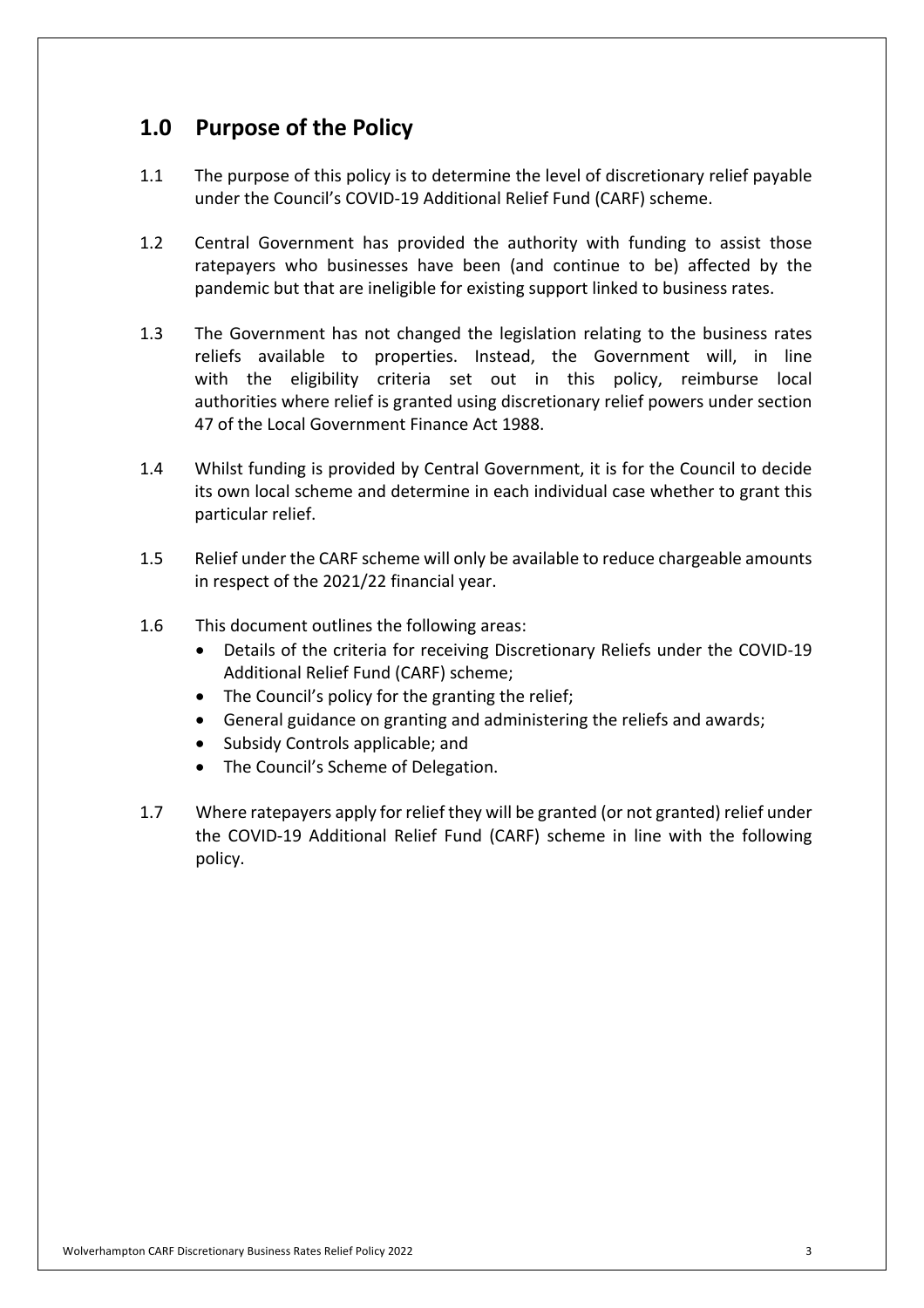## **2.0 Discretionary Relief – Legislative Background**

#### **Introduction**

- $2.1$  property does not qualify for mandatory relief, or to 'top' up cases where ratepayers already receive mandatory relief. 2.1 The original purpose of discretionary relief was to provide assistance where the
- $2.2$  have been amended to allow authorities the flexibility to provide more assistance to businesses and organisations. Over recent years and particularly since 2011, the discretionary relief provisions
- $2.3$  all of the criteria laid down by the legislation will be applicable in each case. The range of bodies, which are eligible for discretionary rate relief, is wide and not
- $2.4$  required in order to determine whether relief should be awarded. The Council will expect all businesses provide such information and evidence as
- $2.5$  Council although, as with any decision of a public authority, decisions can be reviewed by Judicial Review. The authority will however, upon request, review decisions made. Details of the internal review process are given within this policy. 2.5 There is no statutory appeal process or Tribunal against any decision made by the
- $2.6$  Council. The decision to grant or not to grant discretionary relief is a matter purely for the

## **3.0 Eligibility for discretionary relief under the COVID-19 Additional Relief Fund (CARF) scheme**

- 3.1 Whilst the Council has determined its own scheme, the Department for Levelling Up, Housing and Communities has stated that, in order for the Council to receive the allocated funding, it must:
	- (a) **not** award relief to ratepayers who for the same period of the relief either are or would have been eligible for the Expanded Retail Discount (covering Retail, Hospitality and Leisure), the Nursery Discount or the Airport and Ground Operations Support Scheme (AGOSS);
	- (b) **not** award relief to a hereditament for a period when it is unoccupied (other than hereditaments which have become closed temporarily due to the government's advice on COVID-19, which should be treated as occupied for the purposes of this relief), and
	- (c) direct their support towards ratepayers who have been adversely affected by the pandemic and have been unable to adequately adapt to that impact.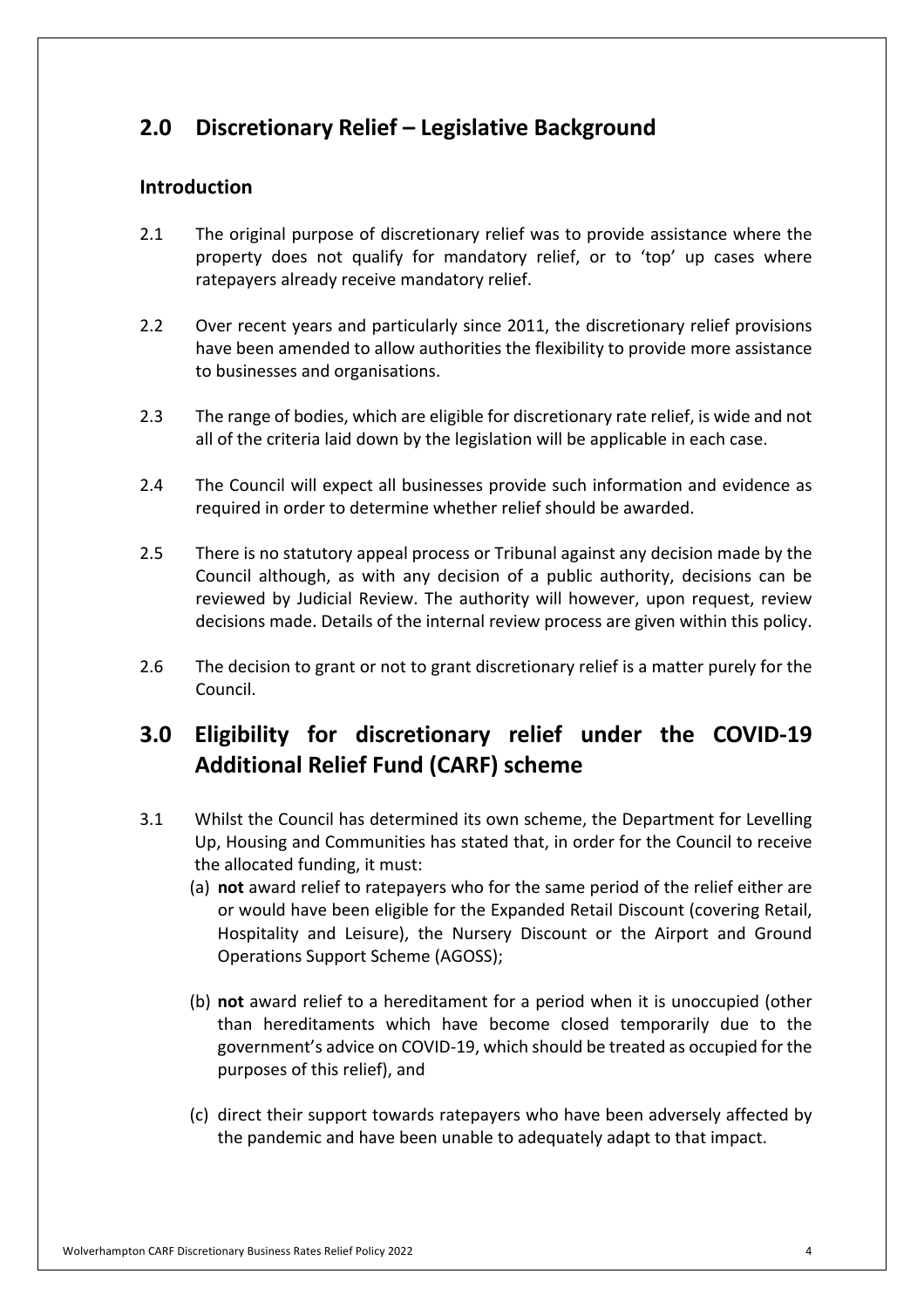- $3.2$  must not grant any relief to itself or to either local or major precepting authorities. In line with section 47(8) of the Local Government Finance Act 1988, the Council
- $3.3$  funded by section 31 grants have been applied, excluding those where the Council Localism Act 2011 which are not funded by section 31 grants. The relief will be applied after mandatory reliefs and other discretionary reliefs has provided relief using its wider discretionary relief powers introduced by the
- $3.4$  Government Finance Act 1988 (where hardship is proven to the Council), then there will be no requirement to grant CARF Discretionary Rate Relief for that amount. 3.4 Where any reduction or remission is granted to a ratepayer under S49 Local
- $3.5$  shall be granted in all cases where the relevant criteria are met irrespective of whether discretionary relief can be granted or not. In certain cases, the order in which relief is granted is specified. Mandatory relief

## **4.0 Discretionary Relief to be awarded under the COVID-19 Additional Relief Fund.**

- $4.1$  Relief Fund) have been led by Central Government but without specific legislative changes. Over the past few years, a number of schemes (such as the COVID-19 Additional
- $4.2$  to help local businesses and will look to maximise both the reliefs given as well as maximise any grants receivable. The Council is keen to support such initiatives especially where they are designed
- $4.3$  relevant criteria, relief will be 24% of the 2021/22 liability **after** any other reliefs and reductions have been applied. 4.3 In view of this, the Council has decided that where a ratepayer meets **all** of the
- $4.4$ The criteria for the COVID-19 Additional Relief Fund are as follows:
	- (a) the ratepayer is **not** eligible (or would be eligible) for the Expanded Retail Discount (covering Retail, Hospitality and Leisure), the Nursery Discount or the Airport and Ground Operations Support Scheme (AGOSS);
	- (b) the ratepayer is not entitled to either Small Business Rate Relief or Rural Rate Relief granted at 100%;
	- (c) the ratepayer is **not** entitled to mandatory relief (80%) and discretionary (top up) of 20% which is funded through business rates retention;
	- (d) the hereditament is treated as occupied by the Council;
	- (e) the ratepayer confirms that they have been adversely affected by the pandemic and have been unable to adequately adapt to that impact;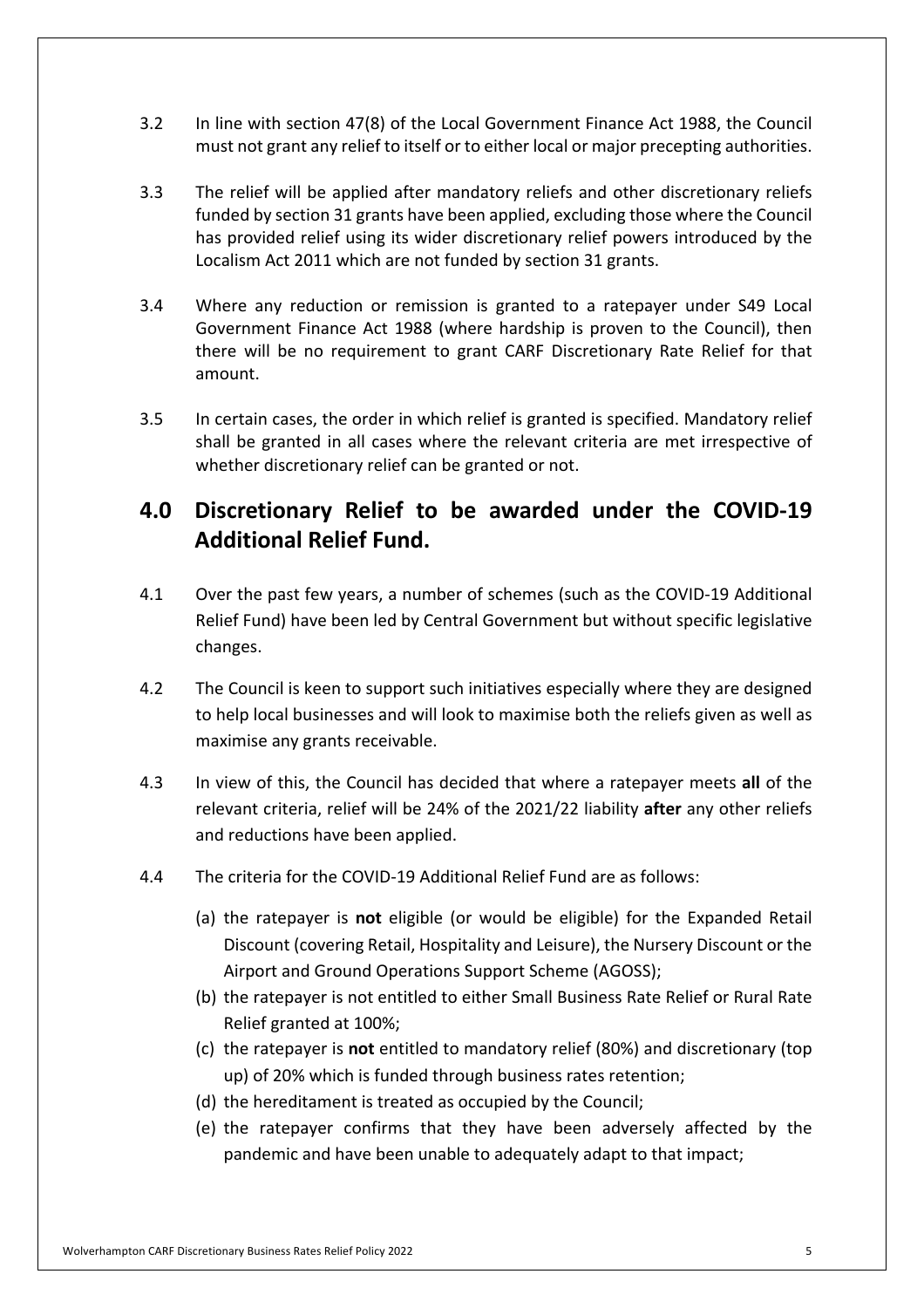- (f) the ratepayer is **not** subject to Subsidy Control as defined within section 6; and
- (g) the hereditament is not excluded under the section 5 below

## **5.0 Excluded hereditaments**

 $5.1$  will be excluded from relief under the Council's COVID-19 Additional Relief Fund (CARF) scheme. The Council has decided that the hereditaments / ratepayers within Appendix A

## **6.0 Subsidy Control**

- 6.1 The Council's COVID-19 Additional Relief Fund (CARF) scheme is subject to the subsidies chapter within the UK-EU Trade and Cooperation Agreement (TCA). However, for CARF there is an exemption for subsidies under the value of approximately £2,243,000 per economic actor (broadly speaking, for example, a holding company and its subsidiaries).
- $6.2$  rates about £343,000) for Small Amounts of Financial Assistance and a further £1,900,000 for COVID-19 related subsidy. This allowance comprises 325,000 Special Drawing Rights (at current exchange
- 6.3 Therefore, to be awarded CARF the ratepayer must not have claimed over the period 2019/20 to 2021/22 more than £2,243,000 from schemes which fell within the Small Amounts of Financial Assistance or COVID-19 related allowances.
- 6.4 Any COVID-19 business grants a ratepayer has received from local government generally and the 2019/20 Retail Relief should count towards this limit, but the ratepayer should not count any Extended Retail Discount they have received since 1 April 2020.
- $6.5$ carf-local-authority-guidance Further details of subsidy control can be found at: [https://www.gov.uk/government/publications/covid-19-additional-relief-fund-](https://www.gov.uk/government/publications/covid-19-additional-relief-fund)
- 6.6 The ratepayer will need to indicate to the Council:
	- • if they have not to date received any subsidy which fell within the Small Amounts of Financial Assistance or COVID-19 related allowances; or
	- • if the ratepayer has received other such subsidies, they will be required to provide the name and total value of those subsidies.
- 6.7 allowance. However, the Council will still consider applications for support under the CARF scheme if they have reached this limit provided you can evidence that 6.7 A ratepayer must not apply for CARF if they have already exceeded the £2,243,000 they:
	- (a) Intend to use the support to fund uncovered fixed costs (costs not covered by profits for insurance etc) during the period of COVID-19. Economic actors may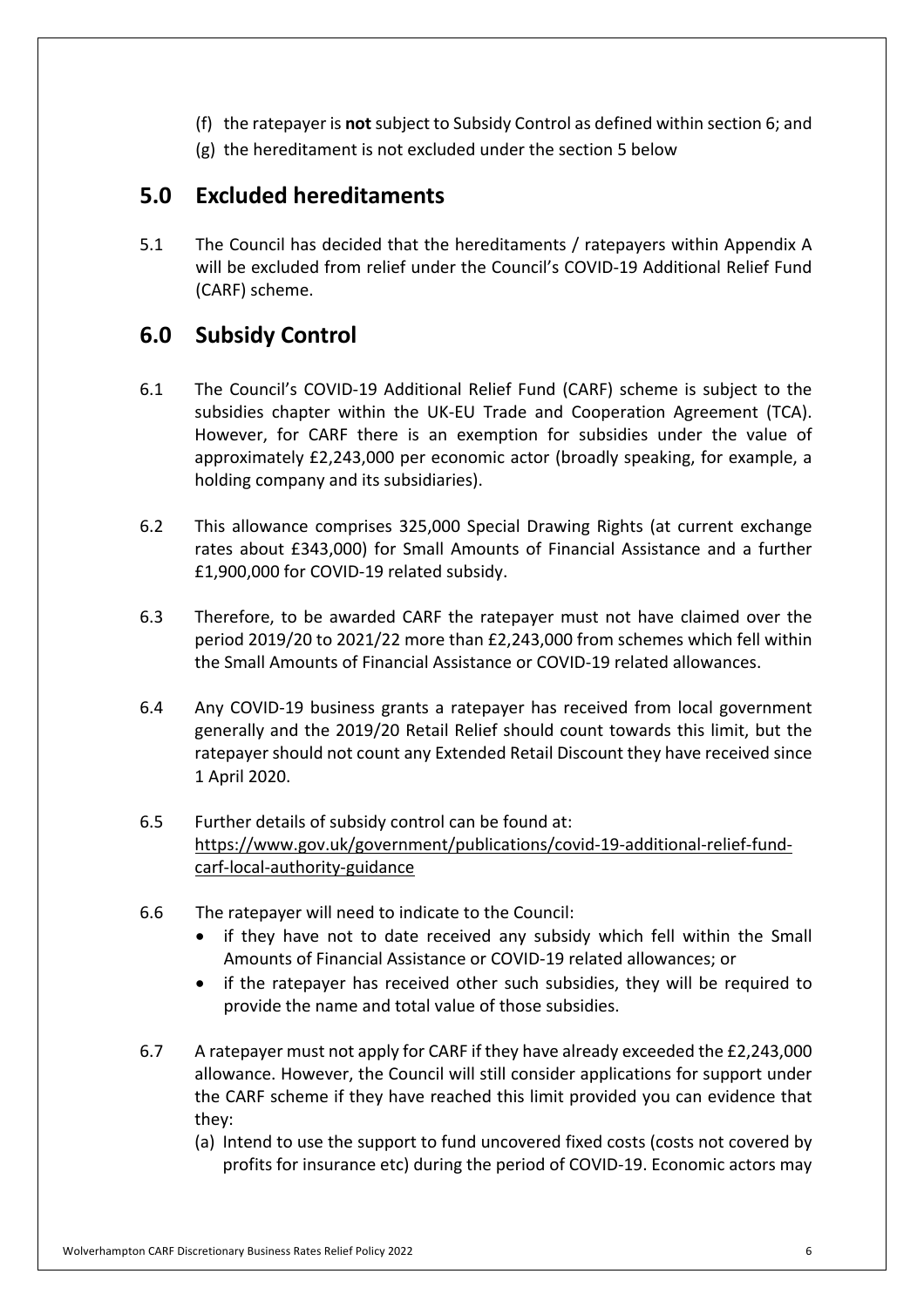claim for up to 70% of their uncovered costs (although this 70% limit does not apply to small businesses with less than 50 employees and less than £9 million turnover where the limit is instead 90%); and

- (b) Have shown a decline in turnover of at least 30% within the April 2020 to March 2021 period, compared to the same 2019 to 2020 period.
- 6.8 top of the £2,243,000) if they meet the above tests and they have not claimed any other support from the additional allowance up to an aggregate £10 million limit (such as from the COVID-19 business grants). The ratepayer may claim up to a further £10 million of additional allowance (on
- 6.9 Government and the Council will not tolerate any business falsifying their records or providing false evidence to gain this relief including claiming support above these thresholds.
- $6.10$  makes false representation in order to gain relief may be guilty of fraud under the Fraud Act 2006. 6.10 A ratepayer who falsely applies for any relief or provides false information or

## **7.0 Effect on the Council's Finances**

- 7.1 As Central Government leads this initiative, funding will be provided through section 31 of the Local Government Act 2003. This is not automatic and Central Government will look to the Council to adopt the recommended approach when granting in these areas.
- $7.2$  are met in full In order to guarantee funding, the Council will ensure that the criteria in this policy

## **8.0 Administration of Discretionary Relief**

8.1 amending, or cancelling discretionary relief and reduction. This is essentially laid down by legislation $1$ The following section outlines the procedures followed by officers in granting,

#### **Applications and Evidence**

- 8.2 The Council will specify how (and if) applications are to be made and received. This may vary from time to time.
- 8.3 to allow the Council to make a decision. Where insufficient information is provided, then no relief will be granted. In some cases, it may be necessary for Where appropriate, ratepayers are required to provide such evidence necessary

#### Wolverhampton CARF Discretionary Business Rates Relief Policy 2022 7

<sup>&</sup>lt;sup>1</sup> The Non-Domestic Rating (Discretionary Relief) Regulations 1989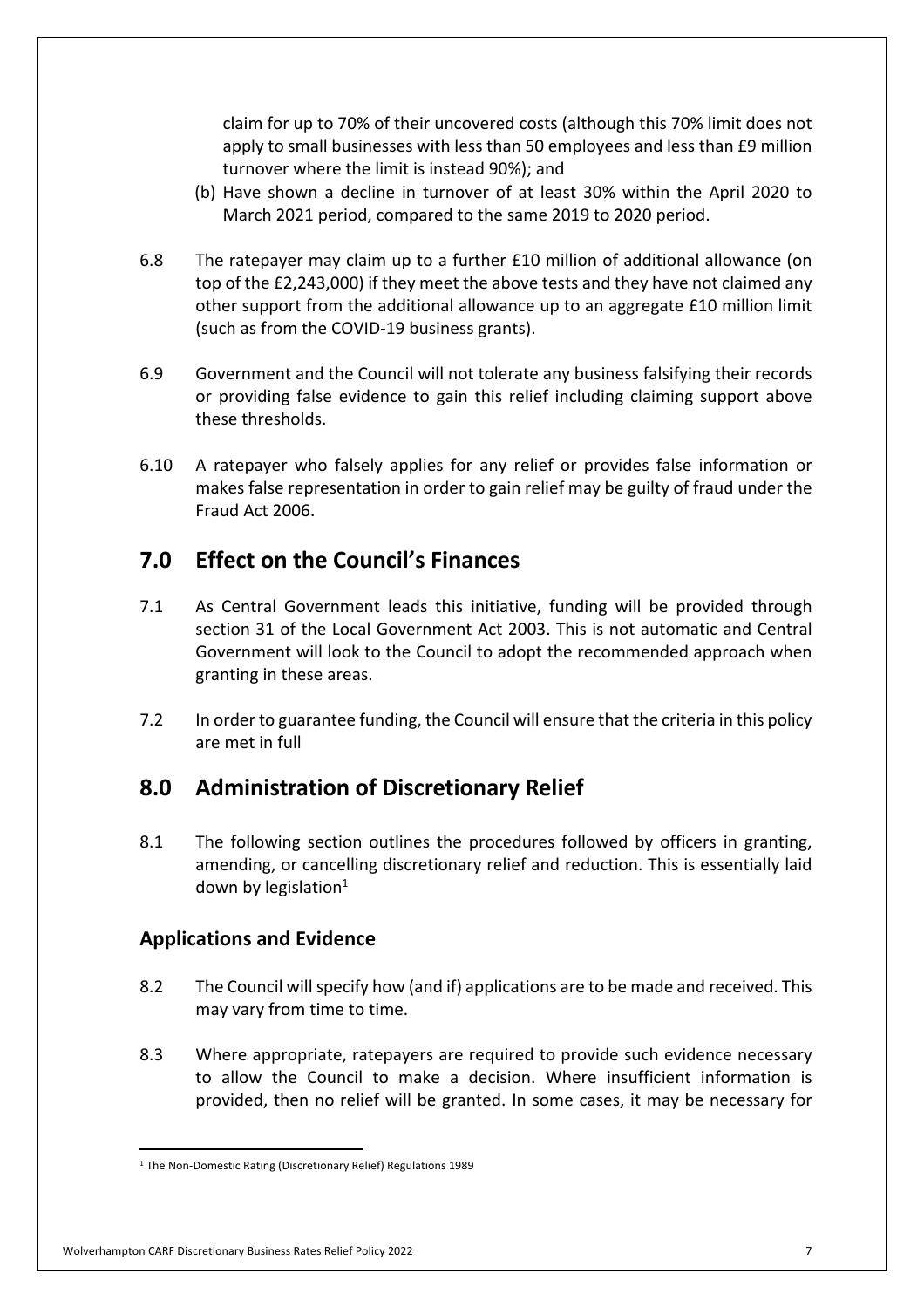officers to visit premises and we would expect ratepayers claiming relief to facilitate this where necessary.

 8.4 **The Council will provide this service and provide guidance free of charge. Ratepayers are encouraged to approach the Council direct and NOT pay for such services through third parties. Applications will be accepted from ratepayers only.** 

### **Granting of relief**

- 8.5 In all cases, the Council will notify the ratepayer of decisions made.
- 8.6 to them in writing: Where an application (if required) is successful, then the following will be notified
	- The amount of relief granted and the date from which it has been granted;
	- If relief has been granted for a specified period, the date on which it will end.
	- The new chargeable amount;
	- • The details of any planned review dates and the notice that will be given in advance of a change to the level of relief granted; and
	- • A requirement that the applicant should notify the Council of any change in circumstances that may affect entitlement to relief.
- 8.7 Where relief is not granted, then the following information is provided, again in writing:
	- • An explanation of the decision within the context of the Council's statutory duty; and
	- An explanation of the appeal rights (see below).
- 8.8 Discretionary relief is to be granted from the beginning of the financial year in which the decision is made or when liability begins whichever is the later. Since 1997 decisions can be made up to 6 months after the end of the financial year for which the application was made. In such cases, the Council *may* backdate its decision. Given the timing of this relief, awards will only be made for the 2021/22 financial year.

#### **Variation of a decision**

- 8.9 Variations in any decision will be notified to ratepayers as soon as practicable and will take effect as follows:
	- • Where the amount is to be increased due to a change in rate charge (excluding rateable value increases) or a change in the Council's decision which increases the award – this will apply from a date determined by the Council as appropriate;
	- • Where the amount is to increase for any other reason, it will take effect at the expiry of a financial year unless it is granted for a fixed period;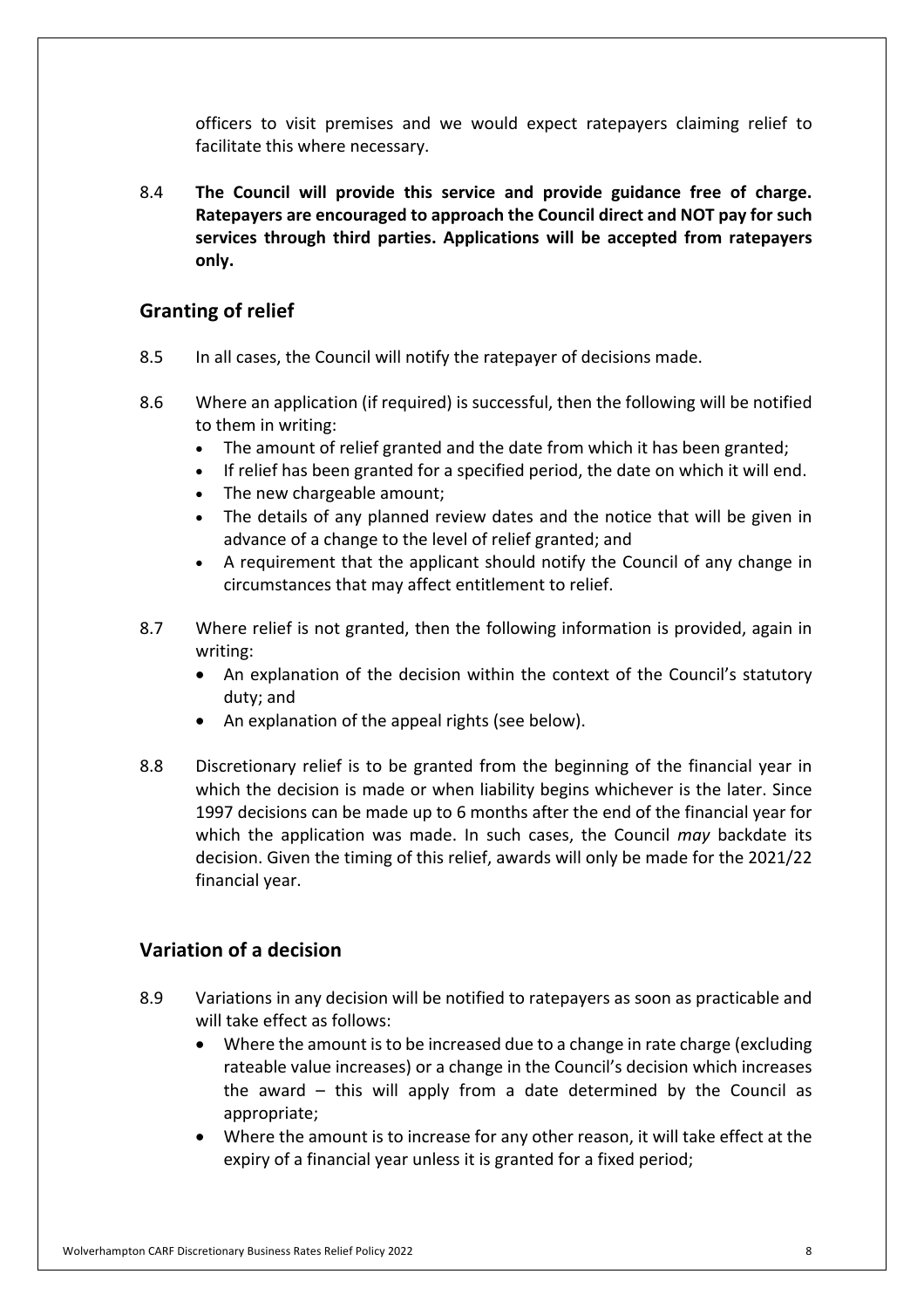- • Where the amount is to be reduced due to a reduction in the rate charge or liability including any reduction in rateable value, awarding of another relief or exemption this will apply from the date of the decrease in rate charge; and
- • Where the amount is to be reduced for any other reason, it will take effect from a date determined by the Council as appropriate;
- 8.10 given and the change will take effect at the expiry of a financial year. However, the Council will terminate the relief at any time the ratepayer fails to meet **any** of the relevant eligibility criteria. A decision may be revoked at any time and a one-year period of notice will be

## **9.0 Scheme of Delegation**

#### **Granting, Varying, Reviewing and Revocation of Relief**

- $9.1$  1988, the Local Government and Rating Act 1997, the Local Government Act 2003, and the Localism Act 2011.However section 223 of the Local Government Act 1992 allows for delegation of decisions by the Council to Cabinet, Committees, Sub- Committees or Officers. All powers in relation to reliefs are given under the Local Government Finance Act
- $9.2$  to award, revise or revoke any discretionary relief applications. However, any application which is considered to be of a significant nature, will be subject to consultation with the Council's Section 151 Officer, prior to final determination. The Council's scheme of delegation allows for the Head of Revenues and Benefits
- 9.3 Applications that are refused will, on request, be reconsidered if additional supporting information is provided or the refusal is subsequently considered to be based on a misinterpretation of the application.

#### **Reviews**

9.4 substantial change to the legislation or funding rules. At such time, a revised policy will be brought before the relevant committee of the Council. The policy for granting relief will be reviewed annually or where there is a

#### **Disputes**

 $9.5$  non-granting or the amount of any discretionary relief, the case will be reviewed by the Head of Revenues and Benefits. Where a decision is revised then the ratepayer shall be informed, likewise if the original decision is upheld. Where the Council receives a dispute from the ratepayer regarding the granting,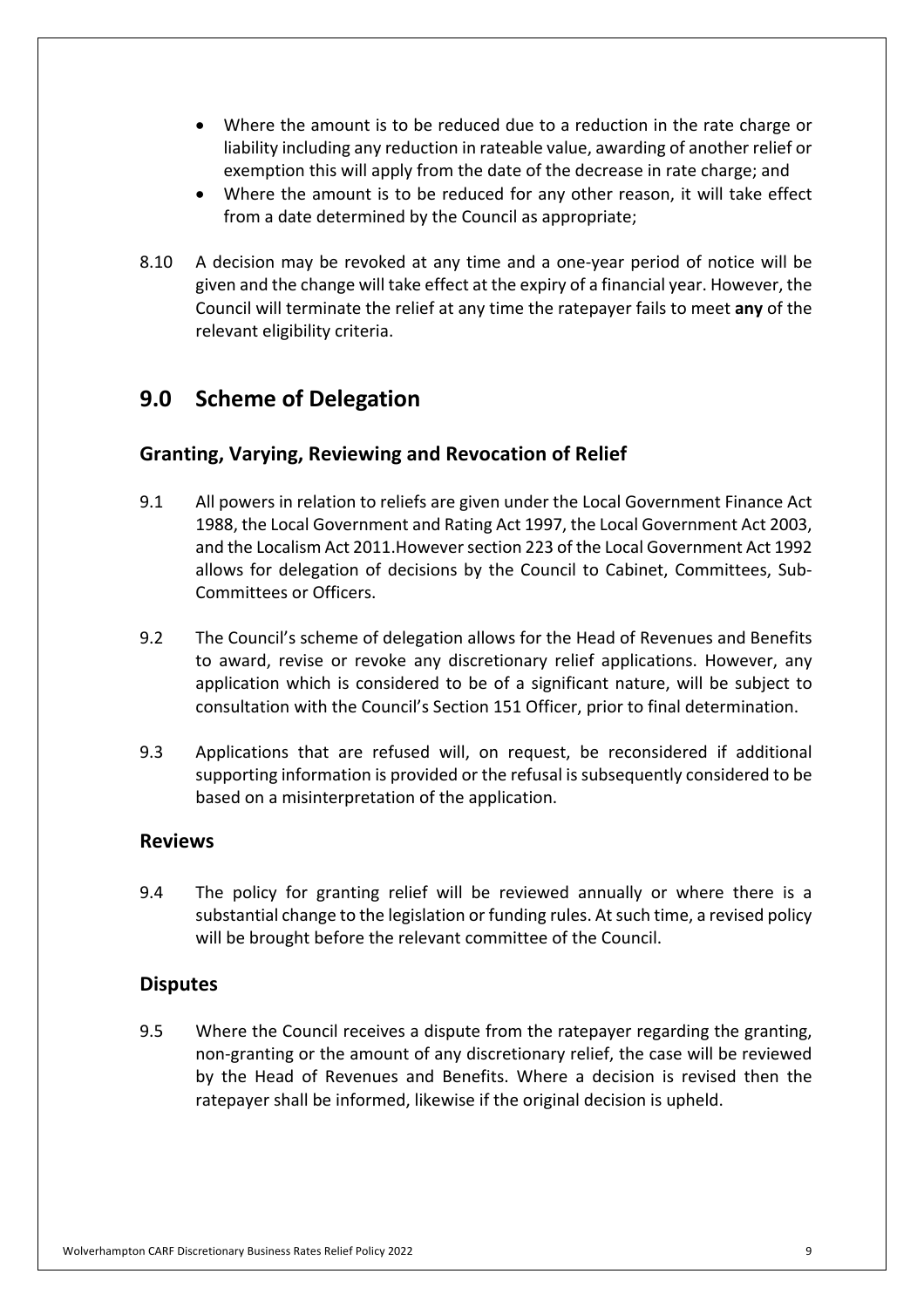- $9.6$  Benefits, the case will be considered by the Council's Section 151 Officer whose decision on behalf of the Council will be final. Where the ratepayer wishes to appeal the decision of the Head of Revenues and
- 9.7 Ultimately the formal appeal process for the ratepayer is Judicial Review although the Council will endeavour to explain any decision fully and openly with the ratepayer.

## **10.0 Reporting changes in circumstances**

- $10.1$  in circumstances which may affect the relief, to be reported as soon as possible or in any event within 21 days of the change. This will be important where the change would result in the amount of the award being reduced or cancelled e.g., where the premises comes unoccupied or is used for a purpose other than that determined by the Council as eligible for relief. Where any award is granted to a ratepayer, the Council will require any changes
- $10.2$  eligibility, the relief will, if appropriate, be revised or cancelled as appropriate. Where any award is to be reduced, the Council will look to recover the amount from the date the change of circumstances occurred. Where a change of circumstances is reported which would cease or revise

## **11.0 Fraud**

 $11.1$  false information, makes false representation, or deliberately withholds information in order to gain relief, prosecutions will be considered under the Fraud Act 2006. Where a ratepayer falsely applies for any relief, or where the ratepayer provides Act 2006. Wolverhampton CARF Discretionary Business Rates Relief Policy 2022 10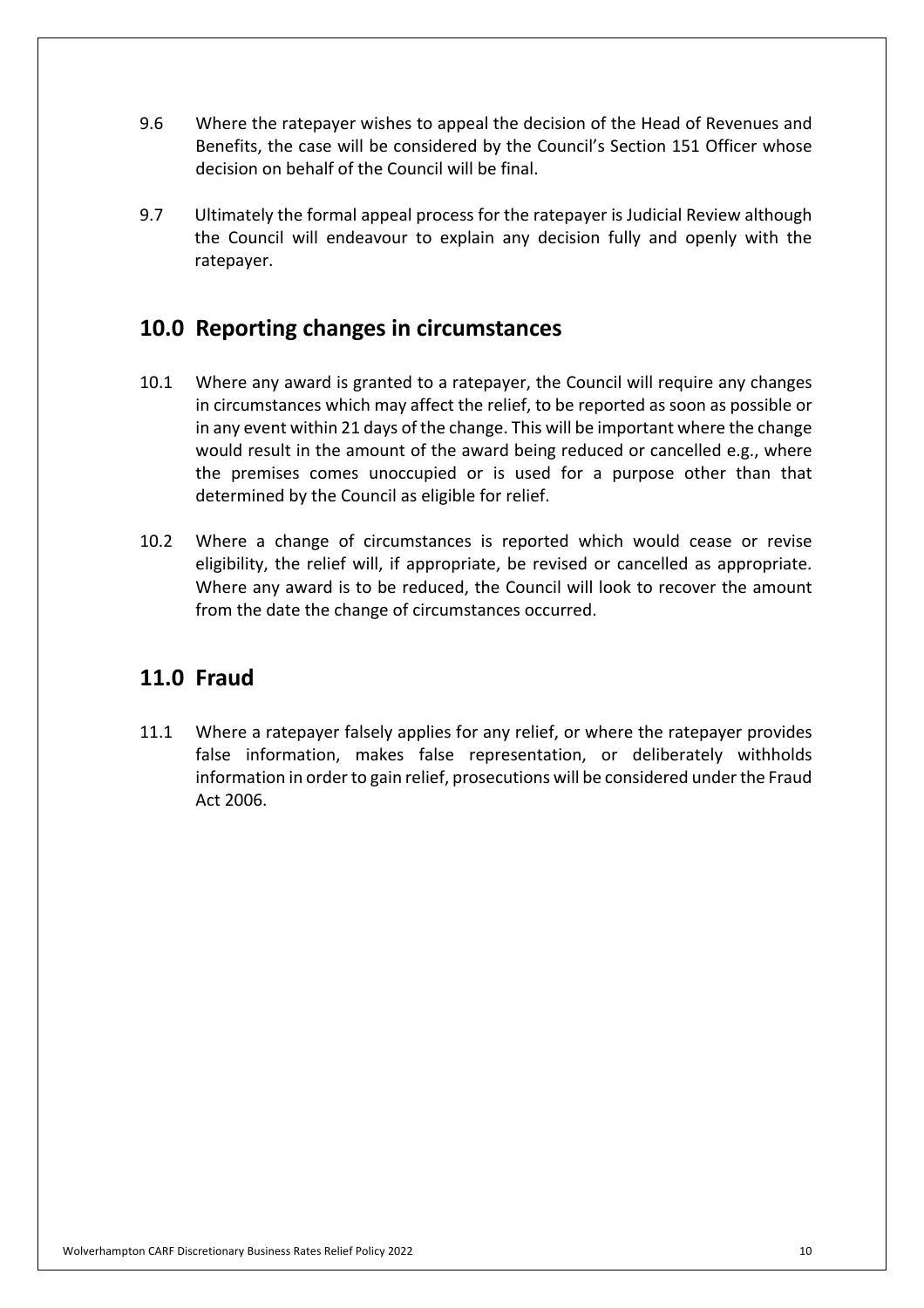**Appendix A Ratepayers / hereditaments excluded from the scheme**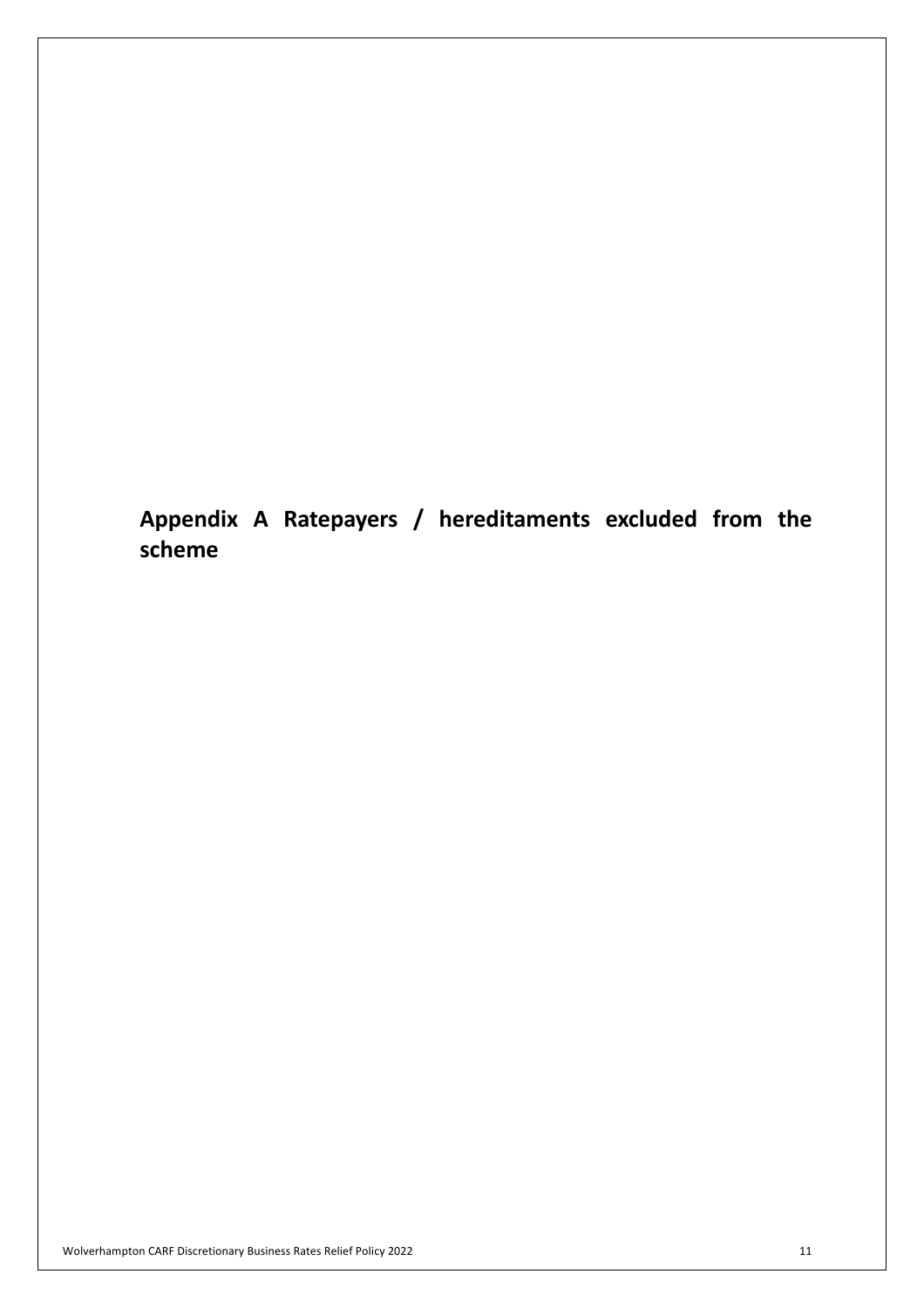| <b>Valuation</b> | <b>Special category description</b>                | <b>SIC</b>   | <b>SIC definition</b>                 |
|------------------|----------------------------------------------------|--------------|---------------------------------------|
| <b>Office</b>    |                                                    | cod e        |                                       |
| <b>Agency</b>    |                                                    |              |                                       |
| <b>Scat code</b> |                                                    |              |                                       |
|                  | <b>RETAIL SECTOR</b>                               |              |                                       |
| 021              | Banks/Insurance/Building<br>Society                | К            | <b>Financial Services</b>             |
|                  | Offices and Other A2 Uses                          |              |                                       |
|                  | <b>Retail - Shops Sub-sector</b>                   |              |                                       |
| 008              | Airport Let Outs                                   | G            | Wholesale and Retail                  |
|                  |                                                    | Χ            | J-N: Information, Communication,      |
| 024              |                                                    |              | Financial<br>Intermediation,<br>Real  |
|                  | <b>Betting Offices</b>                             |              | <b>Estate and Business Services</b>   |
| 086              | Departmental and Walk Round<br><b>Stores</b>       | G            | Wholesale and Retail                  |
|                  | (Large)                                            |              |                                       |
| 097              | <b>Factory Shops</b>                               | G            | Wholesale and Retail                  |
| 139              | Hypermarkets/Superstores<br>(over<br>$2500m2$ )    | G            | Wholesale and Retail                  |
| 152              | Large Food Stores (750 - 2500 $m2$ )               | G            | Wholesale and Retail                  |
| 154              | Large Shops (750 - 1850m <sup>2</sup> )            | G            | Wholesale and Retail                  |
| 155              | Large Shops (Over 1850m <sup>2</sup> )             | G            | Wholesale and Retail                  |
|                  | Within/Adjacent<br>Pharmacies<br>to                | Q            | Health                                |
| 425              | Surgery/Health Centre                              |              |                                       |
| 429              | Post Offices                                       | G            | Wholesale and Retail                  |
| 738              | <b>Builders Merchant</b>                           | G            | Wholesale and Retail                  |
|                  | <b>OTHER SECTOR</b>                                |              |                                       |
|                  | <b>Assembly And Leisure Sub- sector</b>            |              |                                       |
| 004              | Agricultural Showgrounds (National                 | $\mathsf{R}$ | Arts, Entertainment and               |
|                  | Scheme)                                            |              | Recreation                            |
| 022              | <b>Beach Huts</b>                                  | $\mathsf I$  | Hospitality                           |
| 026              | <b>Bird Sanctuaries</b>                            | R            | Arts, Entertainment and<br>Recreation |
| 049              | <b>Casinos and Gambling Clubs</b>                  | ${\sf R}$    | Arts, Entertainment and<br>Recreation |
| 225              | <b>Public Halls</b>                                | $\mathsf{R}$ | Arts, Entertainment and<br>Recreation |
| 229              | Racing Stables (National Scheme)                   | $\mathsf{R}$ | Arts, Entertainment and<br>Recreation |
|                  |                                                    | $\mathsf{R}$ | Arts, Entertainment and               |
| 264              | <b>Stables and Loose Boxes</b>                     |              | Recreation                            |
| 293              | Village Halls Scout Huts Cadet Huts etc.           | $\mathsf{R}$ | Arts, Entertainment and<br>Recreation |
|                  | <b>Education Sub-sector</b>                        |              |                                       |
| 065              | Colleges of Further Education (National<br>Scheme) | P            | Education                             |
| 085              | Day Nurseries/Play Schools                         | P            | Education                             |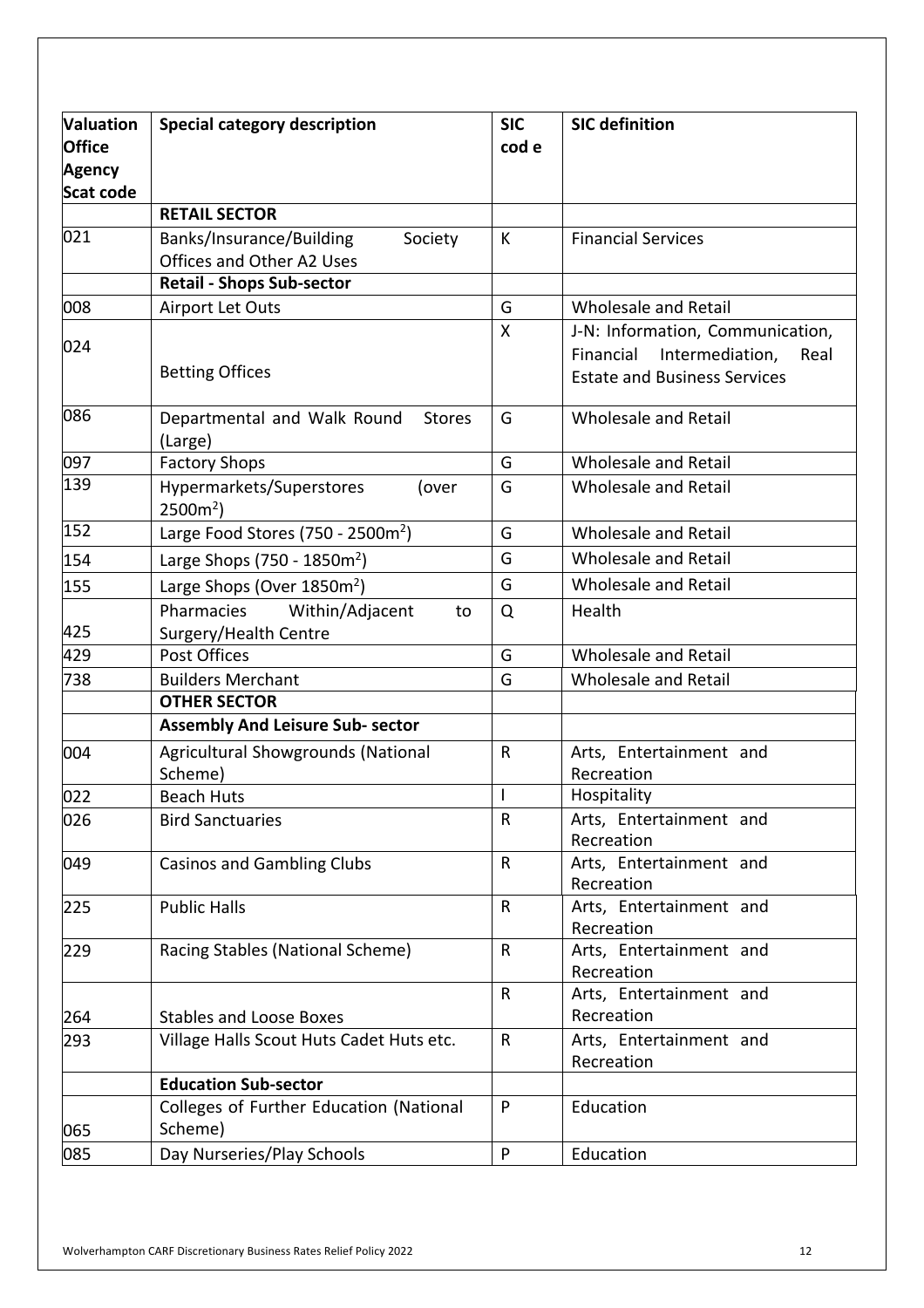| 159 | Local Authority Schools (National<br>Scheme)                                          | P              | Education                            |
|-----|---------------------------------------------------------------------------------------|----------------|--------------------------------------|
| 206 | Oxbridge Colleges                                                                     | P              | Education                            |
| 223 | Public and Independent Schools (National<br>Scheme)                                   | P              | Education                            |
| 288 | <b>Universities</b><br>(Excluding<br>Oxbridge)<br>(National Scheme)                   | P              | Education                            |
| 440 | <b>University Occupation Within Hospitals</b>                                         | P              | Education                            |
| 505 | Nurseries/Creches<br>Within/Part<br>of<br><b>Specialist Property</b>                  | P              | Education                            |
| 995 | <b>Educational Miscellaneous</b>                                                      | P              | Education                            |
|     | <b>Health Sub-sector</b>                                                              |                |                                      |
| 134 | Hospitals and Clinics NHS (National<br>Scheme)                                        | Q              | Health                               |
| 135 | Hospitals and Clinics (Private) (National<br>Scheme)                                  | Q              | Health                               |
| 436 | <b>Clinics</b><br><b>Surgeries</b><br>Health<br>Centres<br>(Contractors Valuation)    | Q              | Health                               |
| 437 | Surgeries Clinics Health Centres<br>(Rental Valuation)                                | Q              | Health                               |
|     | <b>Non Residential Institutions Sub-sector</b>                                        |                |                                      |
| 067 | <b>Community Day Centres</b>                                                          | Q              | Health                               |
| 156 | Libraries                                                                             | O              | Public administration                |
|     | <b>Other - Offices Sub-sector</b>                                                     |                |                                      |
| 057 | Public<br>Civic<br>and<br><b>Buildings</b><br>(Local<br><b>Authority Occupations)</b> | $\mathsf{O}$   | <b>Public administration</b>         |
| 411 | <b>Coastguard Stations</b>                                                            | $\mathsf{O}$   | <b>Public administration</b>         |
| 415 | <b>Courts (Rental Valuation)</b>                                                      | $\mathsf{O}$   | Public administration                |
| 414 | <b>Courts (Contractors Valuation)</b>                                                 | $\mathsf{O}$   | <b>Public administration</b>         |
| 215 | <b>Police Stations</b>                                                                | $\overline{O}$ | <b>Public administration</b>         |
| 418 | <b>Information/Visitor Centres</b>                                                    | ${\sf N}$      | <b>Administrative Services</b>       |
|     | <b>Other - Other Sub-sector</b>                                                       |                |                                      |
| 001 | AA/RAC Service Centres and Boxes                                                      | Υ              | Transport                            |
| 003 | <b>Advertising Right</b>                                                              | J              | <b>Information and Communication</b> |
| 010 | <b>Ambulance Stations</b>                                                             | O              | <b>Public administration</b>         |
| 015 | <b>Army Hereditaments</b>                                                             | $\mathsf O$    | <b>Public administration</b>         |
| 043 | Car Spaces                                                                            | Y              | Transport                            |
| 053 | Cemeteries (National Scheme)                                                          | $\sf S$        | <b>Other Services</b>                |
| 058 | <b>Civic Amenity Sites</b>                                                            | E              | Water and Waste Management           |
| 076 | <b>Contractors Huts and Compounds</b>                                                 | $\mathsf F$    | Construction                         |
| 080 | Crematoria (With and Without Cemeteries)<br>(National Scheme)                         | S              | <b>Other Services</b>                |
| 101 | <b>Fire Stations</b>                                                                  | $\mathsf{O}$   | <b>Public administration</b>         |
| 111 | Funeral Parlours/Chapels of Rest                                                      | $\mathsf{S}$   | <b>Other Services</b>                |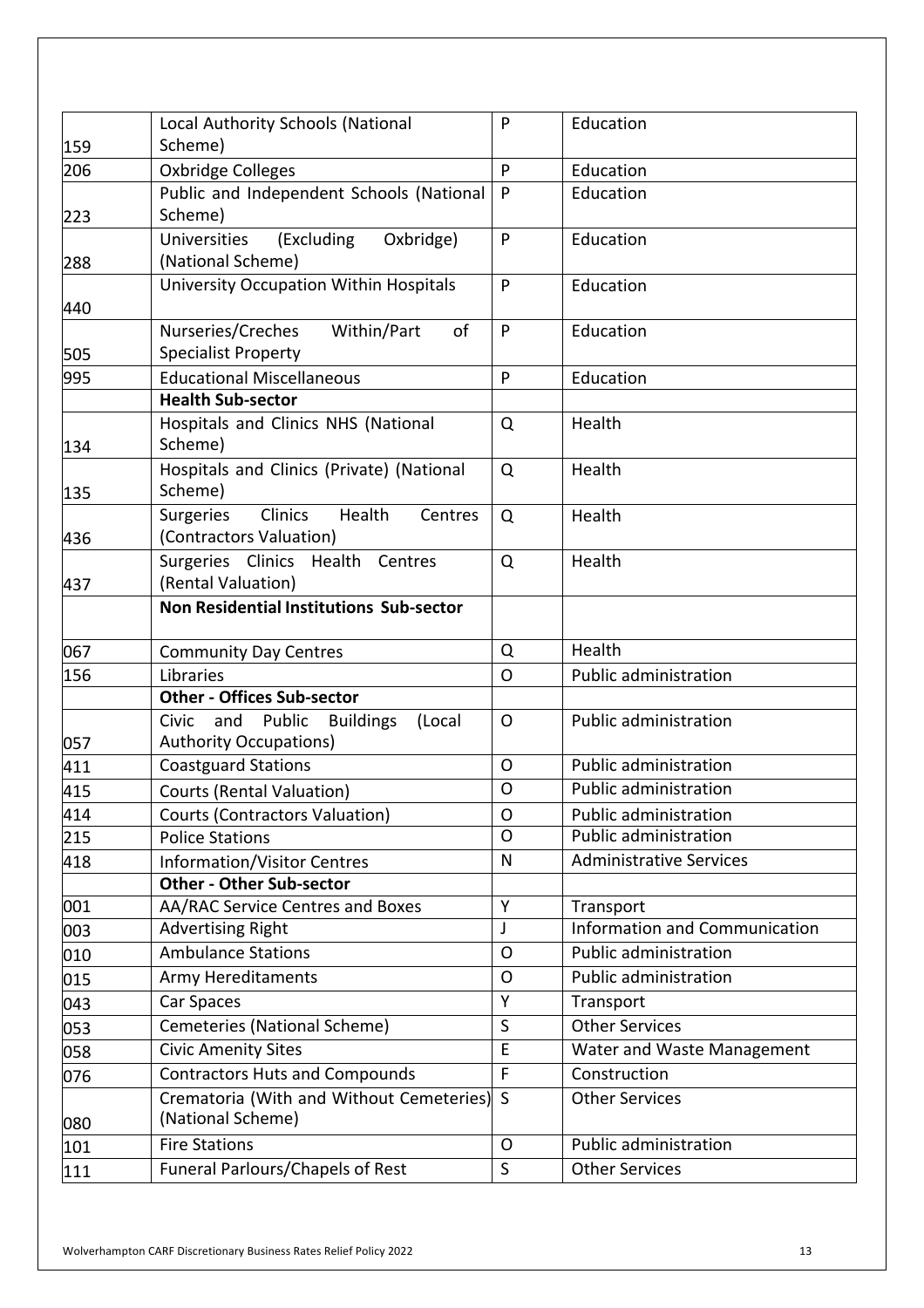| 123 | Gypsy Camp Sites (Short Stay)                  | I.             | Hospitality                                                                                              |
|-----|------------------------------------------------|----------------|----------------------------------------------------------------------------------------------------------|
| 124 | Hatcheries/Poultry Farms                       | A              | Agriculture, Forestry and Fishing                                                                        |
| 141 | Interactive Telephone Kiosks                   | J              | <b>Information and Communication</b>                                                                     |
| 144 | Laboratories                                   | M              | <b>Professional Services</b>                                                                             |
| 146 | Land Used For Advertising                      | J              | <b>Information and Communication</b>                                                                     |
| 147 | Land Used For Car Boot Sales                   | G              | Wholesale and Retail                                                                                     |
| 150 | <b>Landfill Sites</b>                          | E              | Water and Waste Management                                                                               |
| 189 | Moorings (Floating Hereditaments)              | $\mathsf I$    | Hospitality                                                                                              |
| 190 | <b>Mortuaries</b>                              | $\overline{O}$ | <b>Public administration</b>                                                                             |
| 197 | <b>Navy Hereditaments</b>                      | $\mathsf{O}$   | <b>Public administration</b>                                                                             |
| 202 | Observatories                                  | M              | <b>Professional Services</b>                                                                             |
| 224 | <b>Public Conveniences (National Scheme)</b>   | $\circ$        | <b>Public administration</b>                                                                             |
| 228 | Public Telephone Kiosks (National Scheme)      | J              | <b>Information and Communication</b>                                                                     |
| 230 | <b>RAF Hereditaments</b>                       | $\Omega$       | <b>Public administration</b>                                                                             |
| 232 | <b>Recording Studios</b>                       | J              | <b>Information and Communication</b>                                                                     |
| 269 | <b>Stud Farms</b>                              | X              | Information, Communication,<br>$J-N$ :<br>Financial Intermediation, Real Estate<br>and Business Services |
| 285 | Training Centre (Non Residential)              | Q              | Health                                                                                                   |
| 292 | Veterinary Clinics / Animal Clinics            | M              | <b>Professional Services</b>                                                                             |
| 294 | Vineyards/Wineries                             | $\mathsf{C}$   | Manufacturing                                                                                            |
| 298 | <b>Waste Recycling Plants</b>                  | E              | Water and Waste Management                                                                               |
| 302 | Windmills                                      | $\mathsf{C}$   | Manufacturing                                                                                            |
| 420 | Lifeboat Stations                              | $\mathsf{O}$   | <b>Public administration</b>                                                                             |
| 424 | Pet Grooming Parlours                          | M              | <b>Professional Services</b>                                                                             |
| 428 | <b>Police Training Colleges</b>                | P              | Education                                                                                                |
| 438 | Telescope Sites                                | $\mathsf{O}$   | <b>Public administration</b>                                                                             |
| 439 | University - Ancillary Land or Buildings       | P              | Education                                                                                                |
| 501 | Car Parking Within/Part of Specialist Property | Y              | Transport                                                                                                |
| 998 | <b>Crown Miscellaneous</b>                     | O              | <b>Public administration</b>                                                                             |
|     | <b>Other - Retail Sub-sector</b>               |                |                                                                                                          |
| 018 | <b>ATMs</b>                                    | К              | <b>Financial Services</b>                                                                                |
| 133 | <b>Hospital Let Outs</b>                       | G              | <b>Wholesale and Retail</b>                                                                              |
| 193 | Motorway Service Area Let Outs                 | G              | <b>Wholesale and Retail</b>                                                                              |
| 194 | Motorway and Major Road Service<br>Areas       | G              | Wholesale and Retail                                                                                     |
| 250 | Showhouses (National Scheme)                   | G              | Wholesale and Retail                                                                                     |
| 419 | Land Used for Display                          | G              | <b>Wholesale and Retail</b>                                                                              |
| 432 | <b>Sales Offices</b>                           | $\mathsf{L}$   | <b>Real Estate Activities</b>                                                                            |
|     | <b>Residential Institutions Sub- sector</b>    |                |                                                                                                          |
| 201 | Nursing Homes (Inc. Old People's<br>Homes)     | Q              | Health                                                                                                   |
| 220 | <b>Prison Service Hereditaments</b>            | $\mathsf O$    | Public administration                                                                                    |
|     |                                                |                |                                                                                                          |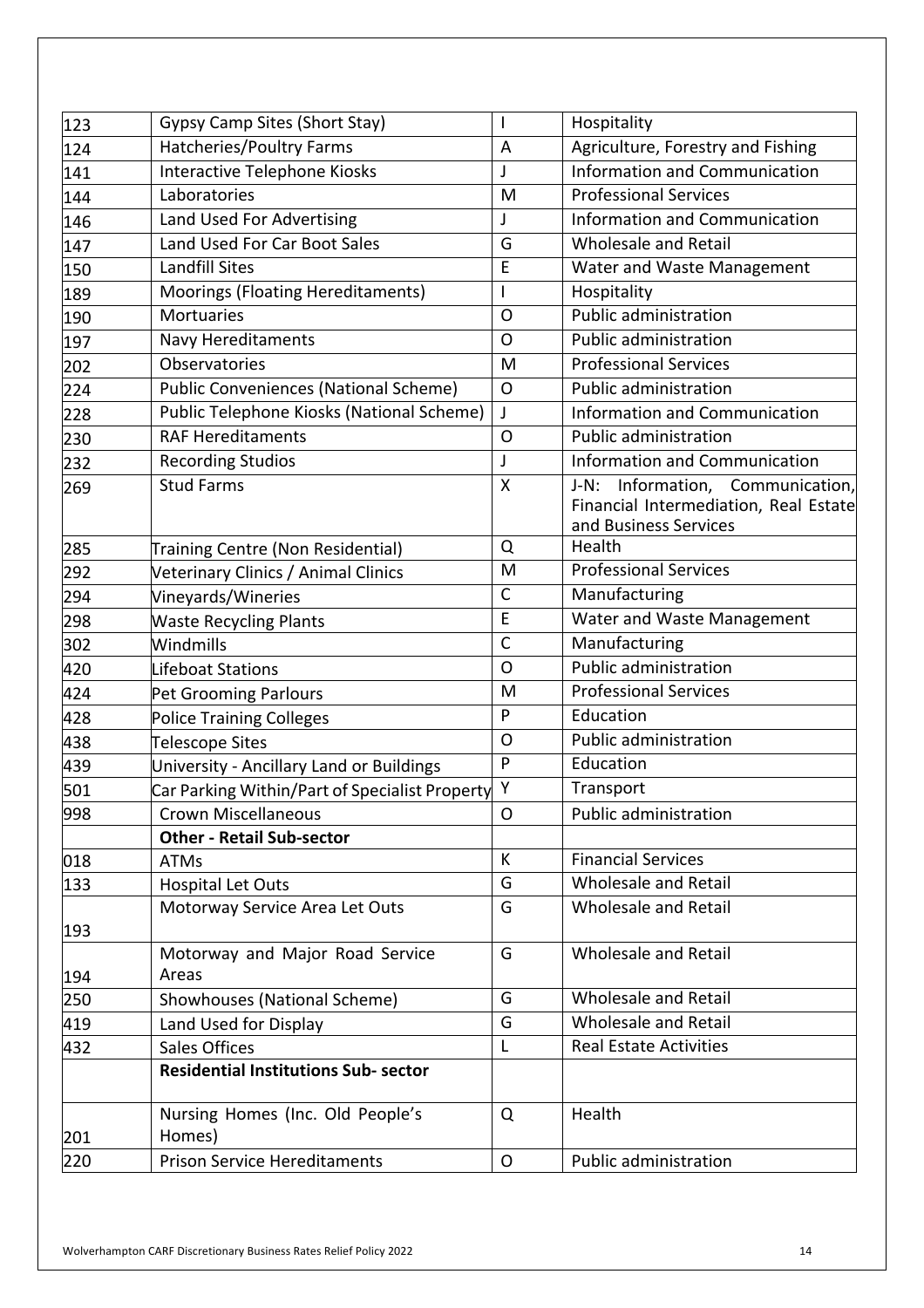|     | <b>Storage &amp; Distribution Sub- sector</b>                       |              |                                 |
|-----|---------------------------------------------------------------------|--------------|---------------------------------|
| 119 | <b>Grain Silos</b>                                                  | Z            | <b>Storage and Distribution</b> |
| 120 | Granaries and Intervention<br><b>Stores</b>                         | Z            | <b>Storage and Distribution</b> |
| 157 | Liquid Bulk Storage (Including Petrol and<br>Oil) (National Scheme) | Z            | Storage and Distribution        |
| 404 | Archives                                                            | O            | <b>Public administration</b>    |
| 412 | Cold<br><b>Stores</b><br>(Contractors<br>Valuation)                 | $\mathsf{Z}$ | <b>Storage and Distribution</b> |
| 413 | <b>Cold Stores (Rental Valuation)</b>                               | Z            | <b>Storage and Distribution</b> |
|     | <b>Transport Sub-sector</b>                                         |              |                                 |
| 005 | Air Ports (Minor) (National Scheme)                                 | Y            | Transport                       |
| 006 | Air Strips (National Scheme)                                        | Y            | Transport                       |
| 036 | <b>Bus Stations</b>                                                 | Y            | Transport                       |
| 059 | Civil Airports                                                      | Y            | Transport                       |
| 089 | Docks and Harbours (Non-Statutory)                                  | Y            | Transport                       |
| 126 | Heliports                                                           | Y            | Transport                       |
| 161 | Lorry Parks                                                         | Y            | Transport                       |
| 231 | Railways and Tramways (Non Leisure)                                 | Y            | Transport                       |
| 282 | Tolls (Ferries Roads and Bridges)                                   | Y            | Transport                       |
| 287 | <b>Truck Stops</b>                                                  | G            | Wholesale and Retail            |
| 712 | Rail Freight Depots                                                 | Y            | Transport                       |
| 714 | Rail Maintenance Depots                                             | Y            | Transport                       |
| 737 | <b>Ferry Terminal</b>                                               | Y            | Transport                       |
|     | <b>Utilities Sub-sector</b>                                         |              |                                 |
| 066 | <b>Communication Stations (National</b><br>Scheme)                  | $\mathsf{I}$ | Information and Communication   |
| 088 | District Heating Undertakings<br>and<br>Networks                    | D            | Energy                          |
| 090 | <b>Domestic Fuel Installations</b>                                  | $\mathsf{O}$ | Public administration           |
| 094 | Electricity Undertakings (Non-Statutory)                            | D            | Energy                          |
| 115 | <b>Gas Processing Plants</b>                                        | D            | Energy                          |
| 149 | Landfill Gas Generator Sites                                        | D            | Energy                          |
| 219 | <b>Power Generators</b>                                             | D            | Energy                          |
| 246 | Sewage Works (National Scheme)                                      | E            | Water and Waste Management      |
| 275 | Telecommunications Cable Networks<br>(National Scheme)              | J            | Information and Communication   |
| 276 | <b>Telecommunications Switching Centres</b>                         | J            | Information and Communication   |
| 300 | Undertakings<br>Water<br>(Non-<br>Statutory)                        | $\mathsf E$  | Water and Waste Management      |
| 726 | <b>Telecommunications Large Broadcast</b><br><b>Sites</b>           | J            | Information and Communication   |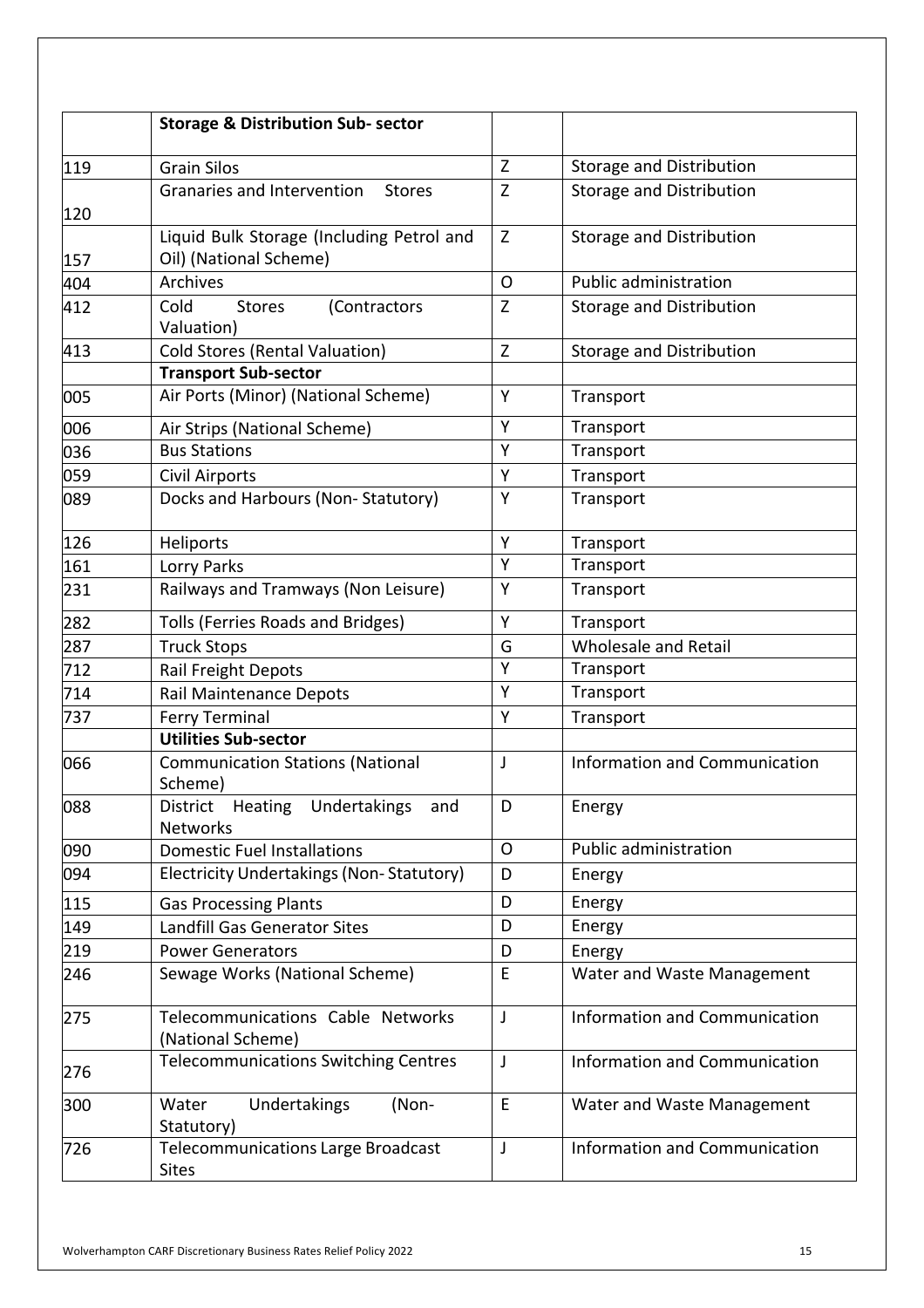| 729 | Renewable<br>Generators<br>Mixed<br>$\qquad \qquad -$<br>Technologies | D            | Energy                          |
|-----|-----------------------------------------------------------------------|--------------|---------------------------------|
| 733 | <b>Battery Storage</b>                                                | D            | Energy                          |
| 741 | Independent Gas Transporter                                           | D            | Energy                          |
| 742 | <b>Independent Distribution Network</b><br>Operator                   | D            | Energy                          |
| 743 | Renewable<br>Power<br>Generator<br>Photovoltaic                       | D            | Energy                          |
| 744 | Renewable Power Generator - Wind                                      | D            | Energy                          |
| 745 | Renewable Power Generator - Other                                     | D            | Energy                          |
| 746 | Renewable Power Generator - Hydro                                     | D            | Energy                          |
| 747 | <b>Fossil Fuel Power Station</b>                                      | D            | Energy                          |
| 748 | <b>Nuclear Power Station</b>                                          | D            | Energy                          |
|     | <b>INDUSTRY SECTOR</b>                                                |              |                                 |
|     | <b>General Industrial Sub-sector</b>                                  |              |                                 |
| 105 | <b>Food Processing Centres</b>                                        | $\mathsf C$  | Manufacturing                   |
| 110 | <b>Foundries</b>                                                      | $\mathsf{C}$ | Manufacturing                   |
| 289 | Vehicle Repair Workshops and Garages                                  | G            | <b>Wholesale and Retail</b>     |
| 153 | Large Industrials (Over 20 000m <sup>2</sup> )                        | $\mathsf{C}$ | Manufacturing                   |
| 192 | <b>Motor Vehicle Works</b>                                            | $\mathsf{C}$ | Manufacturing                   |
| 198 | Newspaper Printing Works (National<br>Scheme)                         | $\mathsf{C}$ | Manufacturing                   |
| 207 | Paper Mills                                                           | $\mathsf C$  | Manufacturing                   |
|     | Industry - Storage & Distribution<br>Sub-sector                       |              |                                 |
| 034 | <b>Bullion/Money Stores (National Scheme)</b>                         | Z            | <b>Storage and Distribution</b> |
| 129 | <b>High Tech Warehouses</b>                                           | Z            | Storage and Distribution        |
| 148 | Land Used For Storage                                                 | Z            | <b>Storage and Distribution</b> |
| 151 | Large Distribution Warehouses                                         | Z            | <b>Storage and Distribution</b> |
| 217 | Post Office Sorting Centres                                           | Z            | Storage and Distribution        |
| 267 | <b>Storage Depots</b>                                                 | $\mathsf Z$  | <b>Storage and Distribution</b> |
| 301 | <b>Wholesale Warehouses</b>                                           | G            | Wholesale and Retail            |
| 510 | Stores Within/Part of Specialist Property                             | Z            | <b>Storage and Distribution</b> |
| 511 | Warehouses Within/Part of Specialist<br>Property                      | Z            | <b>Storage and Distribution</b> |
| 721 | Self-Storage Facility                                                 | Z            | <b>Storage and Distribution</b> |
|     | <b>Industry Other Sub-sector</b>                                      |              |                                 |
| 068 | Computer Centres (Non- Purpose<br>Built)                              | $\mathsf{N}$ | <b>Administrative Services</b>  |
| 069 | <b>Computer Centres (Purpose Built)</b>                               | $\mathsf{N}$ | <b>Administrative Services</b>  |
| 007 | Aircraft Works With Airfields                                         | $\mathsf{C}$ | Manufacturing                   |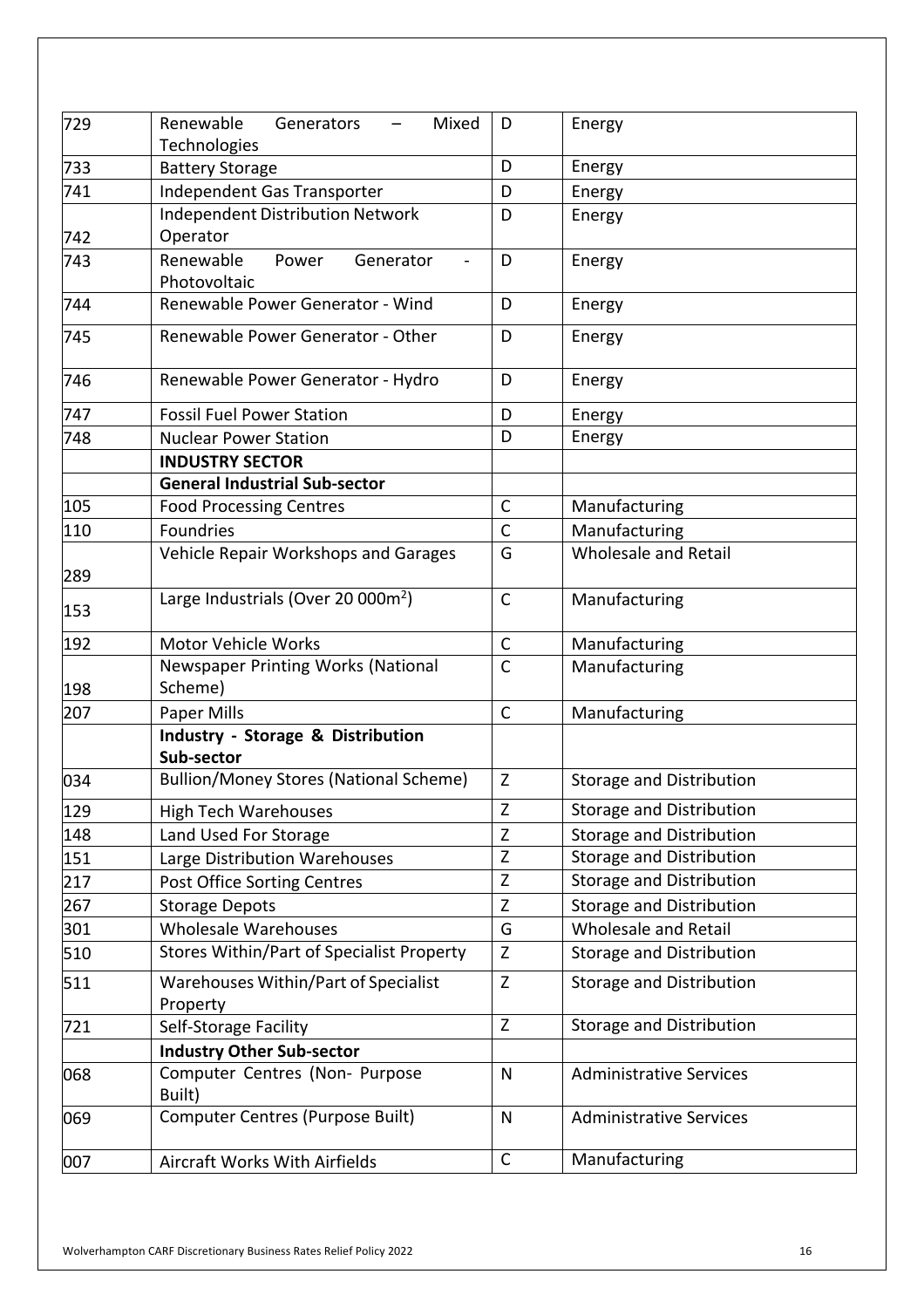| 009 | <b>Aluminium Smelting Works</b>                                           | $\mathsf C$  | Manufacturing                        |
|-----|---------------------------------------------------------------------------|--------------|--------------------------------------|
| 016 | <b>Artificial Fibre Works</b>                                             | $\mathsf{C}$ | Manufacturing                        |
| 017 | <b>Asphalt Plants</b>                                                     | $\mathsf{C}$ | Manufacturing                        |
| 020 | <b>Baling Plant</b>                                                       | $\mathsf C$  | Manufacturing                        |
| 023 | <b>Beet Sugar Factories</b>                                               | $\mathsf{C}$ | Manufacturing                        |
| 027 | <b>Boat Yards</b>                                                         | $\mathsf{C}$ | Manufacturing                        |
| 031 | <b>Breweries (National Scheme)</b>                                        | $\mathsf C$  | Manufacturing                        |
|     | Brickworks (Traditional) Clay Tile/Pipe                                   | $\mathsf{C}$ | Manufacturing                        |
| 032 | Works                                                                     |              |                                      |
| 033 | <b>Bulk Cement Storage Depots</b>                                         | $\mathsf{C}$ | Manufacturing                        |
| 037 | <b>Cable Head End Buildings</b>                                           | J            | <b>Information and Communication</b> |
| 050 | <b>Cattle Breeding Centres</b>                                            | A            | Agriculture, Forestry and Fishing    |
| 051 | <b>Cement Tile Works</b>                                                  | $\mathsf{C}$ | Manufacturing                        |
| 052 | <b>Cement Works</b>                                                       | $\mathsf{C}$ | Manufacturing                        |
| 055 | <b>Chemical Works</b>                                                     | $\mathsf C$  | Manufacturing                        |
| 063 | <b>Coking and Carbonising Plants</b>                                      | $\mathsf{C}$ | Manufacturing                        |
| 071 | <b>Concrete Batching Plants</b>                                           | $\mathsf C$  | Manufacturing                        |
| 072 | <b>Concrete Block Works</b>                                               | $\mathsf{C}$ | Manufacturing                        |
| 073 | <b>Concrete Product Works</b>                                             | $\mathsf{C}$ | Manufacturing                        |
| 079 | Creameries                                                                | $\mathsf{C}$ | Manufacturing                        |
| 087 | <b>Distilleries</b>                                                       | $\mathsf{C}$ | Manufacturing                        |
|     | Effluent Mine water Treatment Plant                                       | E            | Water and Waste Management           |
| 093 | and Premises                                                              |              |                                      |
| 095 | <b>Exhaust and Tyre Centres</b>                                           | G            | Wholesale and Retail                 |
| 103 | Flour Mills (National Scheme)                                             | $\mathsf C$  | Manufacturing                        |
| 113 | Garages<br>(Transport<br>and<br>Commercial)                               | Y            | Transport                            |
| 127 | Hereditaments Used For Primary<br><b>Treatment/Processing Of Minerals</b> | B            | Mining and Quarrying                 |
| 142 | Iron and/or Steel Works                                                   | $\mathsf{C}$ | Manufacturing                        |
| 158 | Livestock Markets (National Scheme)                                       | $\mathsf C$  | Manufacturing                        |
| 162 | Maltings - Non Trad                                                       | $\mathsf C$  | Manufacturing                        |
| 163 | Maltings - Trad                                                           | $\mathsf C$  | Manufacturing                        |
| 166 | <b>Mechanised Handling Depots</b>                                         | Z            | <b>Storage and Distribution</b>      |
| 167 | <b>Mineral Producing Hereditament</b><br>- Blockstone                     | B            | Mining and Quarrying                 |
| 168 | <b>Mineral Producing Hereditament</b>                                     | B            | Mining and Quarrying                 |
|     | - Brine                                                                   |              |                                      |
| 169 | Mineral Producing Hereditament                                            | B            | Mining and Quarrying                 |
|     | - Chalk                                                                   |              |                                      |
| 170 | <b>Mineral Producing Hereditament</b>                                     | B            | Mining and Quarrying                 |
|     | - China Clay                                                              |              |                                      |
| 171 | Mineral Producing Hereditament                                            | B            | Mining and Quarrying                 |
|     | - Clay                                                                    |              |                                      |
| 172 | <b>Mineral Producing Hereditament</b><br>- Coal                           | B            | Mining and Quarrying                 |
|     |                                                                           |              |                                      |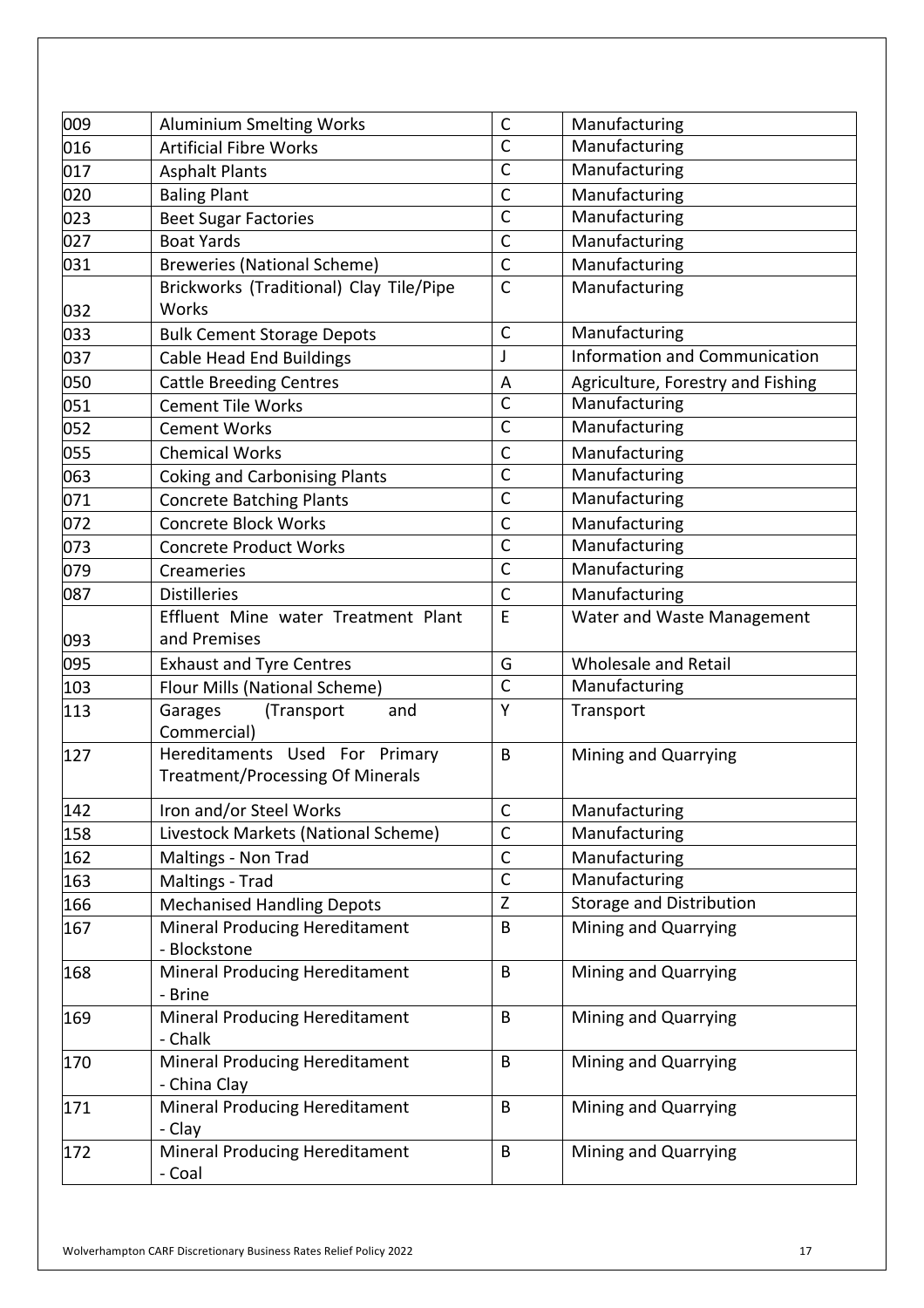| 173 | Mineral Producing Hereditament<br>- Fluorspar                        | B            | Mining and Quarrying       |
|-----|----------------------------------------------------------------------|--------------|----------------------------|
| 174 | <b>Mineral Producing Hereditament</b><br>- Gas                       | B            | Mining and Quarrying       |
| 175 | Mineral Producing Hereditament<br>- Hardrock                         | B            | Mining and Quarrying       |
| 176 | Mineral Producing Hereditament<br>- Inert                            | E            | Water and Waste Management |
| 177 | Mineral Producing Hereditament<br>- Oil                              | B            | Mining and Quarrying       |
| 178 | Mineral Producing Hereditament<br>- Other Mineral Category           | B            | Mining and Quarrying       |
| 179 | Mineral Producing Hereditament<br>- Putrescible                      | E            | Water and Waste Management |
| 180 | Mineral Producing Hereditament<br>- Sand and Gravel                  | B            | Mining and Quarrying       |
| 181 | Mineral Producing Hereditament<br>- Shale Burnt                      | B            | Mining and Quarrying       |
| 182 | Mineral Producing Hereditament<br>- Shale Unburnt                    | B            | Mining and Quarrying       |
| 183 | Mineral Producing Hereditament<br>- Slate                            | B            | Mining and Quarrying       |
| 184 | Mineral Producing Hereditament With<br><b>Batching Plant</b>         | B            | Mining and Quarrying       |
| 186 | Mineral Producing Hereditament With<br><b>Tunnel Kiln</b>            | B            | Mining and Quarrying       |
| 187 | <b>MOD Hereditaments</b>                                             | $\mathsf{O}$ | Public administration      |
| 200 | <b>Nuclear Establishments</b>                                        | E            | Water and Waste Management |
| 205 | <b>Oil Refineries</b>                                                | $\mathsf{C}$ | Manufacturing              |
| 212 | Pipelines                                                            | Y            | Transport                  |
| 218 | Potteries                                                            | $\mathsf{C}$ | Manufacturing              |
| 221 | of<br>Properties Involving Extraction<br><b>Materials For Profit</b> | B            | Mining and Quarrying       |
| 222 | Provender Mills (National Scheme)                                    | $\mathsf{C}$ | Manufacturing              |
|     | Refuse<br>Destructor                                                 | E            | Water and Waste Management |
| 233 | Plants/Disposal Sites                                                |              |                            |
| 244 | <b>Scrap Metal/Breakers Yard</b>                                     | E            | Water and Waste Management |
| 245 | Dredged Aggregate<br>Sea<br>Processing<br><b>Plants and Depots</b>   | B            | Mining and Quarrying       |
| 247 | <b>Ship Building Yards</b>                                           | $\mathsf C$  | Manufacturing              |
| 248 | Ship Repair Yards                                                    | $\mathsf{C}$ | Manufacturing              |
| 255 | Spoil Heap Workings                                                  | B            | Mining and Quarrying       |
| 274 | <b>Tanneries</b>                                                     | $\mathsf{C}$ | Manufacturing              |
| 290 | Vehicle Testing Centres (With<br>Test<br>Tracks)                     | $\mathsf{C}$ | Manufacturing              |
| 291 | Vehicle Testing Centres (Without<br>Test Tracks)                     | $\circ$      | Public administration      |